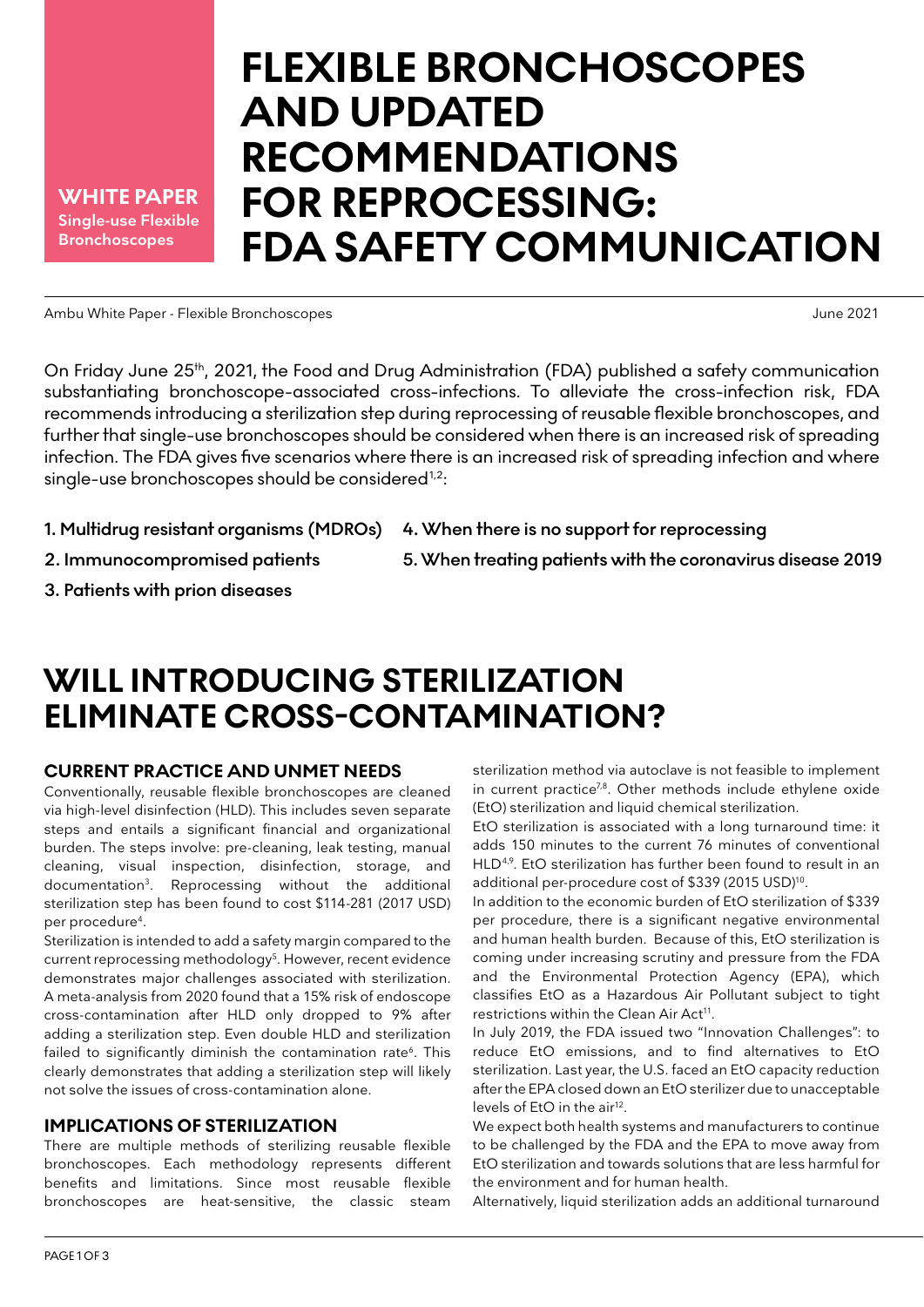time to conventional HLD of >23 mins<sup>13</sup>. This has been found to increase the cost per procedure by up to \$221 (2019 USD), dependent on the procedure volume<sup>14</sup>.

The gases and chemicals during sterilization are known to cause significant damage to the endoscopes. Accordingly, manufacturers acknowledge that general sterilization is harsher for the endoscopes than disinfection. Subsequently, sterilization will reduce endoscope availability due to increased repair rates leading to elevating repair costs. 8,10,15

Since all additional sterilization methods result in a significant increase in the turnaround time and repair rates, this must be assumed to negatively affect current reusable flexible bronchoscope capacity. Hence, health care systems must expect additional costs associated with ensuring a bigger fleet of bronchoscopes to perform the same number of procedures; with establishing new reprocessing procedures; and with training the staff accordingly.

## **HIGH-RISK INFECTION SCENARIOS**

FDA recommends that single-use bronchoscopes must be considered within scenarios with an increased risk of spreading infections.

#### **MULTIDRUG RESISTANT ORGANISMS**

The US Centers for Disease Control and Prevention (CDC) estimates that more than 2.8 million individuals annually become infected with multidrug resistant organisms (MDROs), resulting in more than 35,000 deaths per year<sup>16</sup>.

Hospital stays with a diagnosis of bacterial infection account for 20.1% of all stays. Of these, 10.8-16.9% represent an infection with one or more MDROs. Accordingly, 2.2-3.4% of hospital stays are associated with an MDRO infection.17

The economic burden of treating MDROs doubled from 2002 to 2014, and accounted in 2019 for more than \$4.6 billion annually.16,18 Dedicated prevention and infection control measures have reduced deaths by 18% overall, and by 30% in hospitals. However, more actions are needed to fully protect people from MDROs.16 From a payer perspective, an average hospital stay with a code of bacterial infection costs \$19,000. Compared to this, the incremental cost of treating MDROs varies dependent on the type of MDRO infection; thus, MRSA, Clostridium difficile, other MDROs, and multiple MDRO infections result in an added cost of \$1,700, \$4,600, \$2,300, and \$3,600 (2017 USD), respectively.17

However, from a hospital perspective, the actual cost of treating MDROs has been found to be \$18,600-29,000 (2008 USD) higher than treating an average hospital patient.<sup>19</sup>

#### **IMMUNOCOMPROMISED PATIENTS**

Within the US population, 2.7% of the adult population has been estimated to be immunocompromised.20 It has further been argued that most intensive care (ICU) patients transiently develop features consistent with severe immunosuppression.<sup>21</sup> Immunosuppressed patients belong to a subgroup of patients with a high risk of developing nosocomial pneumonia.<sup>22</sup> Among ICU patients, the most frequent nosocomial pneumonia is ventilated associated pneumonia (VAP), at a treatment cost of \$25,100 (2005 USD).<sup>23</sup>

#### **COVID-19**

Aerosol-generating procedures such as bronchoscopy are considered high-risk for COVID-19 transmission. As a result, single-use devices should be used where feasible, and changing to single-use flexible bronchoscopes has been advised by multiple international clinical societies.24–26 However, no published data are available on outbreaks associated with contaminated bronchoscopes infecting patients with COVID-19, although this likelihood has been presented.<sup>27</sup>

## **IS SINGLE-USE THE SOLUTION?**

Since sterilization will not eliminate bronchoscope-associated cross-infections, and will result in increased turn-around time, increased repair rates, decreased capacity, and increased costs, implementation of single-use bronchoscopy is the solution. It should be introduced for all procedures within ICU, and further for all MDRO-positive patients, immunocompromised patients, COVID-19 patients, or prion-positive patients, and when there is no immediate support for reprocessing.

By implementing the use of single-use bronchoscopes for all MDRO-contaminated patients, the risk of bronchoscopevectored cross-infection is reduced by 0.9% to 2.8%.17,28 Accordingly, by diminishing the risk of MDRO infections, the cost saving amounts to \$186-812 per bronchoscopy. Further, if all ICU

patients are regarded as immunosuppressed, the cost saving by implementing single-use bronchoscopy for these patients will range between \$227 and \$703 per bronchoscopy.<sup>23,28</sup> To these costs there should be added \$95, \$93 and \$66 (2019 USD), accounting for average capital, repair and reprocessing costs, respectively.4,29–32

In conclusion, single-use bronchoscopy is regarded as the preferred alternative to reusable flexible bronchoscopy, even when including HLD and sterilization. Single-use bronchoscopy offers a superior clinical outcome; it is cost-minimizing while retaining bronchoscopy capacity; and it offers attractive organizational benefits.